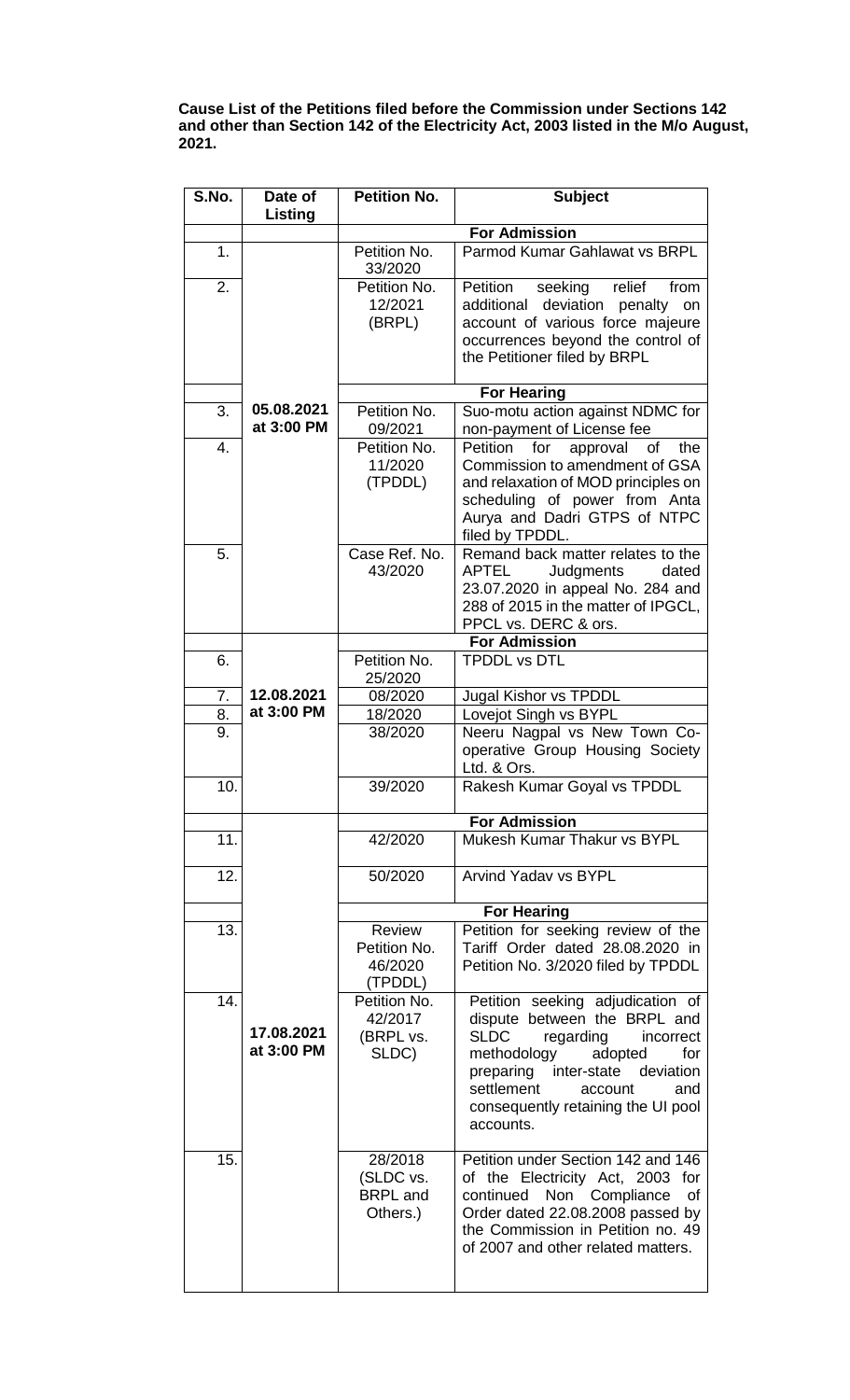|     |                          | <b>For Admission</b>                                                                      |                                                                                                                                                                                                                                                                                                                              |  |
|-----|--------------------------|-------------------------------------------------------------------------------------------|------------------------------------------------------------------------------------------------------------------------------------------------------------------------------------------------------------------------------------------------------------------------------------------------------------------------------|--|
| 16. |                          | Petition No.<br>39/2018                                                                   | Som Prakash Yadav vs. BRPL                                                                                                                                                                                                                                                                                                   |  |
| 17. |                          | Petition No.<br>57/2017                                                                   | Mohd. Isa vs. BYPL                                                                                                                                                                                                                                                                                                           |  |
| 18. |                          | 52/2020                                                                                   | Sunita Verma (S/F) vs BRPL                                                                                                                                                                                                                                                                                                   |  |
| 19. |                          | Petition No.<br>24/2021<br>(TPDDL)                                                        | Petition for seeking liquidation of<br>Regulatory Asset filed<br>the<br>by<br><b>TPDDL</b>                                                                                                                                                                                                                                   |  |
|     |                          |                                                                                           | <b>For Hearing</b>                                                                                                                                                                                                                                                                                                           |  |
| 20. | 24.08.2021<br>at 3:00 PM | I.A No. 5/2020<br>in Tariff<br>Petition No.<br>01/2020<br>(BRPL)                          | Application seeking correction of<br>Certain clerical/arithmetic errors in<br>the order dated 28.08.2020<br>in<br>Petition No. 01/2020                                                                                                                                                                                       |  |
| 21. |                          | Review<br>Petition No.<br>53/2020<br>(BRPL)                                               | Petition for seeking review of the<br>Order dated 28.08.2020 in Petition<br>No. 01/2020 filed by BRPL                                                                                                                                                                                                                        |  |
| 22. |                          | Petition No.<br>47/2020<br>(BRPL)                                                         | Petition for direction for revision of<br>the<br>methodology<br>for<br>levying<br>deviation<br>sustained<br>penalty<br>to<br>distribution licensee of NCT of<br>Delhi.                                                                                                                                                       |  |
|     |                          |                                                                                           | <b>For Admission</b>                                                                                                                                                                                                                                                                                                         |  |
| 23. |                          | 11/2021                                                                                   | Rakesh Kumar Sharma vs BYPL                                                                                                                                                                                                                                                                                                  |  |
| 24. |                          | 14/2021                                                                                   | Pawan Gupta vs BYPL                                                                                                                                                                                                                                                                                                          |  |
| 25. |                          | 36/2021                                                                                   | Satinder Kaur vs TPDDL                                                                                                                                                                                                                                                                                                       |  |
| 26. |                          | <b>Review</b>                                                                             | <b>For Hearing</b>                                                                                                                                                                                                                                                                                                           |  |
| 27. | 26.08.2021<br>at 3:00 PM | Petition No.<br>59/2019<br>(BYPL Vs.<br>IPGCL &Ors.)                                      | Review Petition seeking review of<br>order dated 13.05.2019<br>the<br>in<br>Petition No. 26/2018                                                                                                                                                                                                                             |  |
| 28. |                          | Review<br>Petition No.<br>60/2019<br>(BRPL Vs.<br>IPGCL & Ors.)                           | Review Petition seeking review of<br>the order dated 13.05.2019 in<br>Petition No. 08/2018                                                                                                                                                                                                                                   |  |
|     |                          |                                                                                           | <b>For Admission</b>                                                                                                                                                                                                                                                                                                         |  |
| 29. |                          | 37/2021                                                                                   | Diwan Singh vs TPDDL                                                                                                                                                                                                                                                                                                         |  |
| 30. |                          | 38/2021                                                                                   | BRPL vs M/s P.P. Buildwell Pvt.<br>Ltd. & Ors.                                                                                                                                                                                                                                                                               |  |
| 31. |                          | Petition No.<br>37/2020<br>(TPDDL)                                                        | <b>For Hearing</b><br>Petition seeking approval of the<br>Commission to Power Purchase<br>agreement to be executed between<br><b>TPDDL</b><br>and<br>Nuclear<br>Power<br>Corporation of India.                                                                                                                               |  |
| 32. | 31.08.2021<br>at 3:00 PM | Petition No.<br>18/2019<br><b>Kreate Energy</b><br>(I) Pvt. Ltd. vs.<br>NDMC & Anrs.      | Petition for seeking recovery of the<br>outstanding<br>amount<br>of<br>Rs.<br>48,14,262/- from Respondent No. 1<br>(NDMC) arising out of various<br>Purchase<br>Power<br>Agreements<br>entered between the parties with<br>respect to supply of electricity<br>procured from the Respondent No.<br>2, being licensee trader. |  |
| 33. |                          | Petition No.<br>49 of 2018<br>(TOWMCLV<br>VS.<br><b>Kreate Energy</b><br>$(I)$ Pvt. Ltd.) | Petition on behalf of TimarpurOkhla<br>Waste Management Company Ltd.<br>under Section 86 (1)(f) of the<br>Electricity Act, 2003.                                                                                                                                                                                             |  |